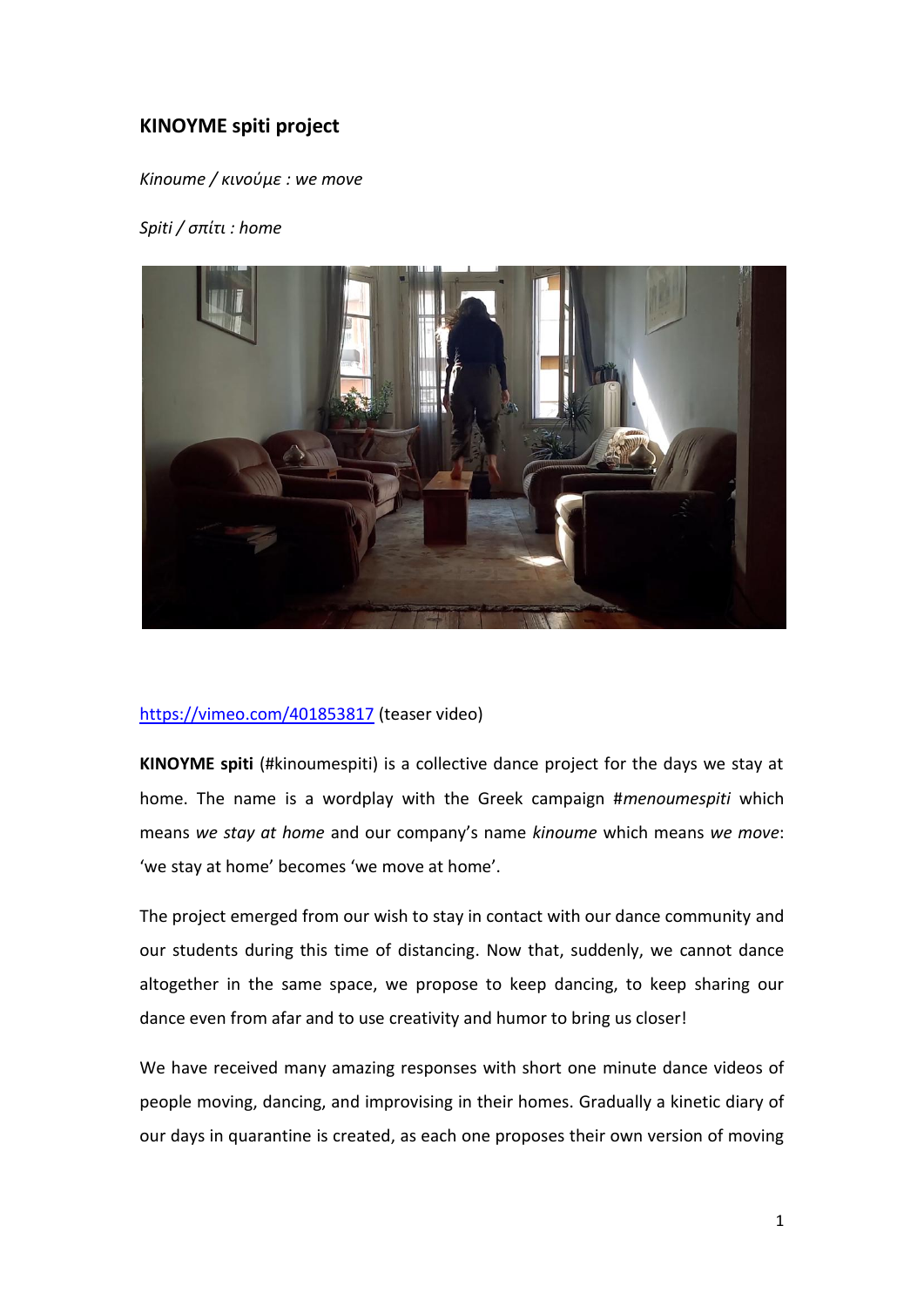at home. The home, the private, familiar space transforms into a space of creation and expression, providing contact and communication.

**KINOYME spiti** is curated by Konstantinos Katsamakis and Stella Mastorosteriou, dancers, choreographers and dance educators based in Thessaloniki, Greece.

It will go on and is open for submission until the quarantine is over.

Find out more about the project and watch more videos at the hashtag #kinoumespiti on instagram and facebook.